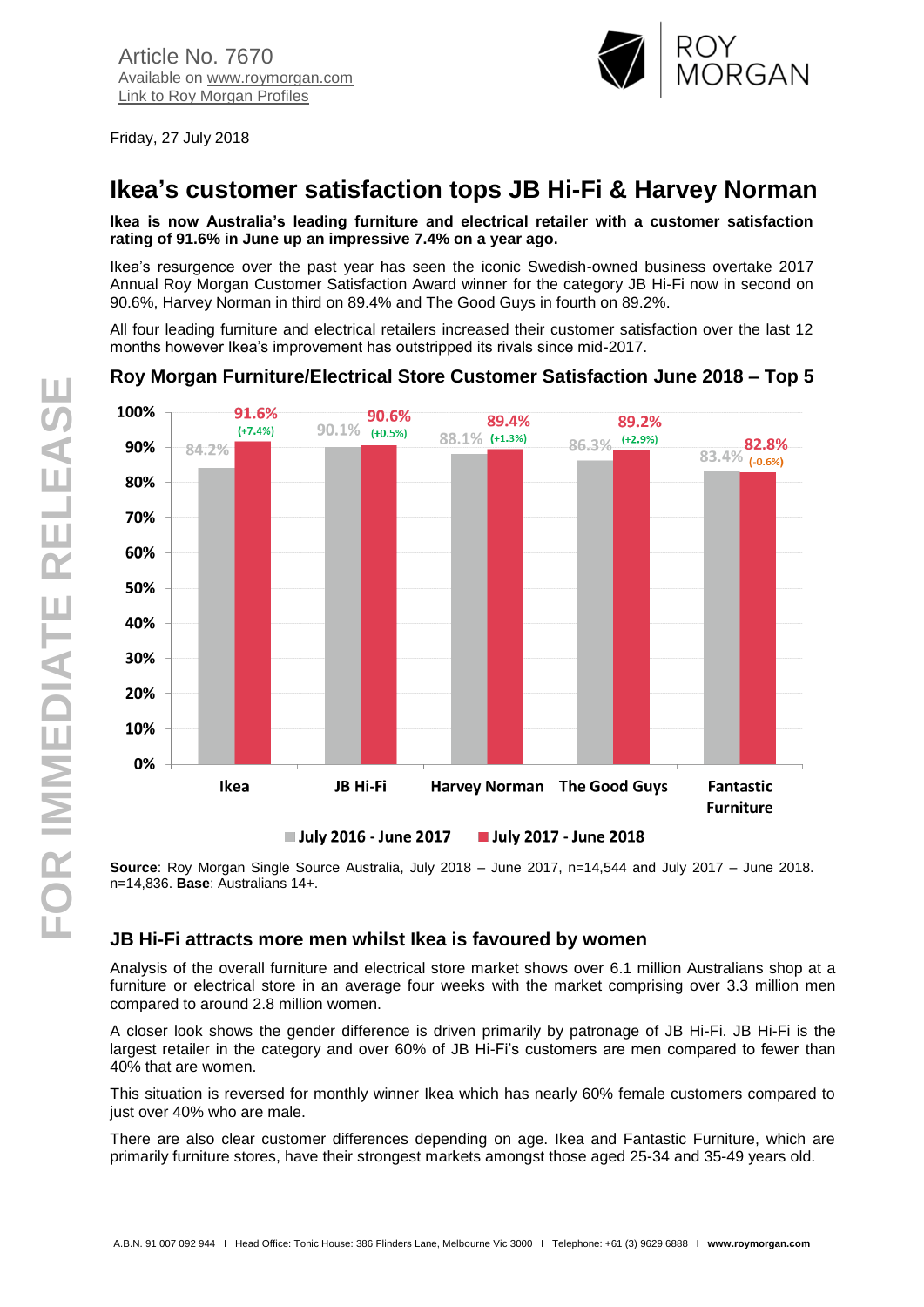Leading electrical retailer JB Hi-Fi also performs strongly in these age groups and is the leading store for those aged under 25 years old. In contrast customers for Harvey Norman and Betta Home Living/ Betta Electrical are far more likely to be aged 65+ years old than for other stores.

Although the customer base of most stores is skewed towards the larger population centres of the Capital Cities, Betta Home Living/ Betta Electrical stands out with over four-fifths of its customers being based in Australia's country areas.

#### **Michele Levine, CEO, Roy Morgan, says Ikea has put in a string of strong performances in 2018 and is in a good position to claim the Annual Roy Morgan Customer Satisfaction Award for furniture and electrical stores for the first time:**

*"Ikea's customer satisfaction has improved by an impressive 7.4% over the past year to 91.6% to overtake both JB Hi-Fi now on 90.6% and Harvey Norman on 89.4% and win the latest monthly Roy Morgan Customer Satisfaction Award for furniture and electrical retailers in June.*

*"Ikea's victories in the first half of 2018 are the Swedish retailers' first monthly victories since January 2015 and put Ikea in a good position to end the dominance of JB Hi-Fi and subsidiary The Good Guys in the category.*

*"JB Hi-Fi or The Good Guys have won six out of seven Roy Morgan Annual Customer Satisfaction Awards in the furniture and electrical stores category since the inaugural award in 2011 only missing out in 2015 when the category was won by Betta Home Living/ Betta Electrical.*

*"Analysis of Roy Morgan's Single Source data comprising over 50,000 in-depth face-to-face interviews per year shows that while there is significant crossover between the Ikea and JB Hi-Fi customer bases there are also clear differences highlighted by the [Roy Morgan Helix Personas](http://www.helixpersonas.com.au/) psychographic segmentations.*

*"Both Ikea and JB Hi-Fi hold strong appeal for high income inner urban ['Metrotechs'](http://www.helixpersonas.com.au/browse/metrotech) and well-off outer-suburbanites known as ['Today's Families',](http://www.helixpersonas.com.au/browse/todays-families) however the customer bases of the two diverge beyond these two communities.*

*"Ikea is over-represented amongst high income families in the inner suburbs known as ['Leading](http://www.helixpersonas.com.au/browse/leading-lifestyles)  [Lifestyles'](http://www.helixpersonas.com.au/browse/leading-lifestyles) while the outer-suburban communities ['Aussie Achievers'](http://www.helixpersonas.com.au/browse/aussie-achievers) and ['Getting By'](http://www.helixpersonas.com.au/browse/getting-by) are far more likely to be found at a JB Hi-Fi than Ikea.*

*"To learn more about the consumer markets furniture and electrical retailers are competing over don't hesitate to contact Roy Morgan for further details."*

**Click here to view Roy Morgan [Furniture & Electrical Stores Report](http://www.roymorganonlinestore.com/Browse/Australia/Retail/Furniture-Electrical-Stores/Furniture-Electrical-Store-Satisfaction/Customer-Satisfaction-Furniture-and-Electrical.aspx) and Roy Morgan Customer Satisfaction profiles for Furniture & Electrical Stores including [Ikea,](http://www.roymorganonlinestore.com/Browse/Australia/Retail/Furniture-Electrical-Stores/Furniture--Electrical-Store-Satisfaction/Ikea-Satisfied-Customer-Profile.aspx) [JB Hi-Fi,](http://www.roymorganonlinestore.com/Browse/Australia/Retail/Music-Book-Stores/Music--Book-Store-Satisfaction/JB-Hi-Fi-Satisfied-Customer-Profile.aspx) [Harvey Norman,](http://www.roymorganonlinestore.com/Browse/Australia/Retail/Furniture-Electrical-Stores/Furniture--Electrical-Store-Satisfaction/Harvey-Norman-Satisfied-Customer-Profile.aspx) [The Good Guys,](http://www.roymorganonlinestore.com/Browse/Australia/Retail/Furniture-Electrical-Stores/Furniture--Electrical-Store-Satisfaction/The-Good-Guys-Satisfied-Customer-Profile.aspx) [Fantastic Furniture,](http://www.roymorganonlinestore.com/Browse/Australia/Retail/Furniture-Electrical-Stores/Furniture--Electrical-Store-Satisfaction/Fantastic-Furniture-Satisfied-Customer-Profile.aspx) [Freedom,](http://www.roymorganonlinestore.com/Browse/Australia/Retail/Furniture-Electrical-Stores/Furniture--Electrical-Store-Satisfaction/Freedom-Satisfied-Customer-Profile.aspx) [Super Amart,](http://www.roymorganonlinestore.com/Browse/Australia/Retail/Furniture-Electrical-Stores/Furniture--Electrical-Store-Satisfaction/Super-Amart-Satisfied-Customer-Profile.aspx) [Betta](http://www.roymorganonlinestore.com/Browse/Australia/Retail/Furniture-Electrical-Stores/Furniture--Electrical-Store-Satisfaction/Betta-Electrical-Satisfied-Customer-Profile.aspx)  [Electrical/ Betta Home Living](http://www.roymorganonlinestore.com/Browse/Australia/Retail/Furniture-Electrical-Stores/Furniture--Electrical-Store-Satisfaction/Betta-Electrical-Satisfied-Customer-Profile.aspx) as well as detailed customer profiles for all stores.**

**For comments or more information about Roy Morgan's retail and Customer Satisfaction data, please contact:**

#### **Roy Morgan Enquiries**

Office: +61 (3) 9224 5309 [askroymorgan@roymorgan.com](mailto:askroymorgan@roymorgan.com)

The Roy Morgan Customer Satisfaction Awards highlight the winners but this is only the tip of the iceberg. Roy Morgan tracks customer satisfaction, engagement, loyalty, advocacy and NPS across a wide range of industries and brands. This data can be analysed by month for your brand and importantly your competitive set.

#### **Need to know what is driving your customer satisfaction?**

Check out the new Roy Morgan Customer Satisfaction Dashboard at <http://www.roymorganonlinestore.com/Awards.aspx>